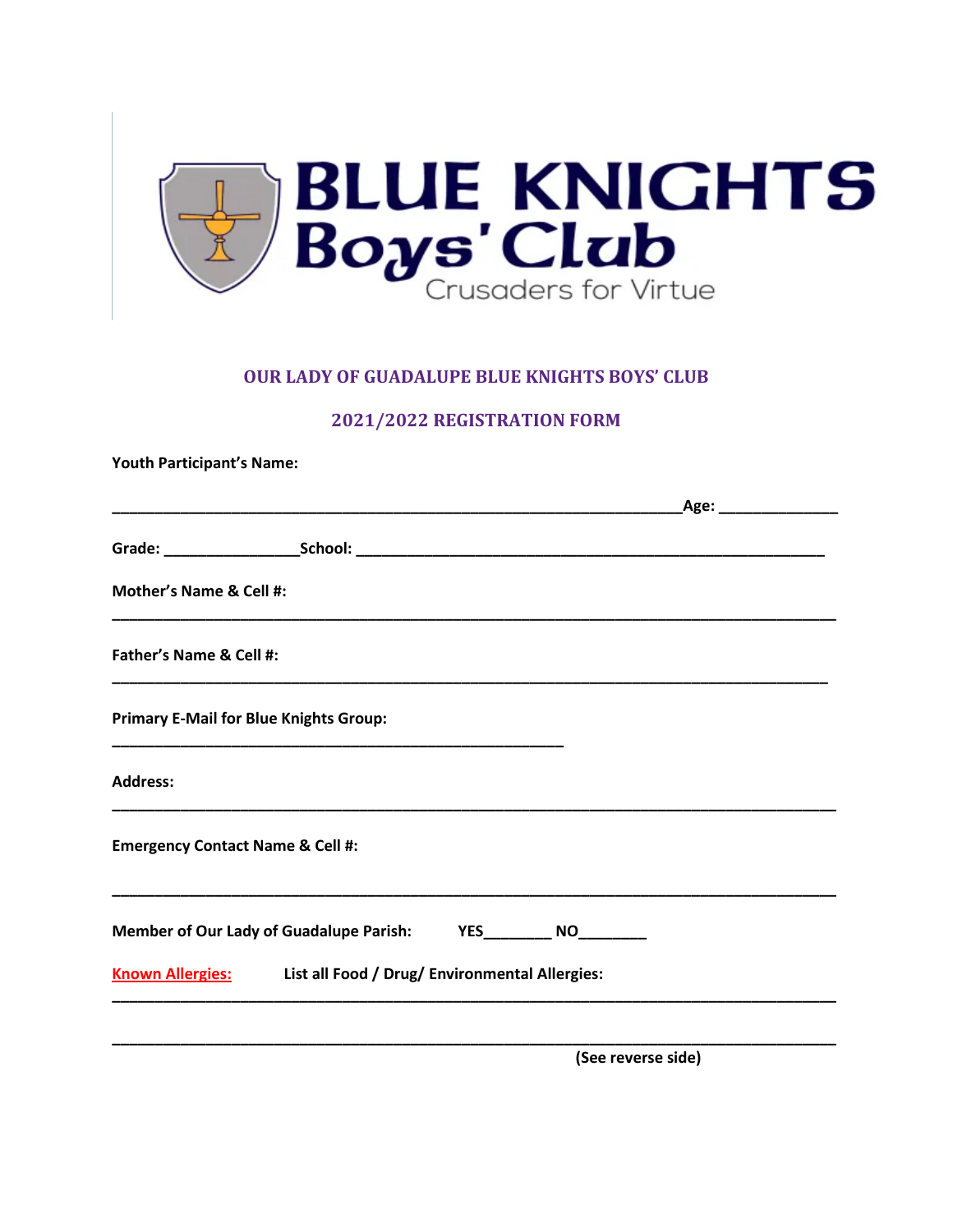**List any other concerns or issues you feel we should be aware of concerning your son:** 

**Names of people who have permission to pick-up my child: (Your child cannot be picked up by anyone who is not listed on this form, unless you call Lisa Kopertowski, prior to the start of the meeting, and advise her of the name of the person prior to the start of a meeting.)** 

**\_\_\_\_\_\_\_\_\_\_\_\_\_\_\_\_\_\_\_\_\_\_\_\_\_\_\_\_\_\_\_\_\_\_\_\_\_\_\_\_\_\_\_\_\_\_\_\_\_\_\_\_\_\_\_\_\_\_\_\_\_\_\_\_\_\_\_\_\_\_\_\_\_\_\_\_\_\_\_\_\_\_\_\_\_**

**\_\_\_\_\_\_\_\_\_\_\_\_\_\_\_\_\_\_\_\_\_\_\_\_\_\_\_\_\_\_\_\_\_\_\_\_\_\_\_\_\_\_\_\_\_\_\_\_\_\_\_\_\_\_\_\_\_\_\_\_\_\_\_\_\_\_\_\_\_\_\_\_\_\_\_\_\_\_\_\_\_\_\_\_\_**

Name / Cell Number(s):

**I hereby give permission for pictures of my son taken during Blue Knights Boys Club events to be posted on the parish Website, Our Lady of Guadalupe Social Media and/or weekly parish bulletin.** 

**YES \_\_\_\_\_\_\_\_\_\_\_ NO \_\_\_\_\_\_\_\_\_\_\_\_\_\_**

**Do you wish to help when needed at our meetings? YES\_\_\_\_\_\_\_ NO \_\_\_\_\_\_\_** 

**Do you have your clearances with the Archdiocese of Philadelphia: YES \_\_\_\_\_\_\_ NO \_\_\_\_\_\_\_** 

**\*\*If you would like to get your clearances, please contact Lisa Kopertowski/Director of Youth & Young Adult Ministry, to help you facilitate your clearances.** 

**Registration Fee: \$35.00 – (Check made payable to Our Lady of Guadalupe or cash payment.) This cost will cover any book supplies, food, drinks, crafts, etc., during the year. If cost is an issue, please contact Lisa Kopertowski at [youthministry@olguadalupe.org.](mailto:youthministry@olguadalupe.org) We don't want any boy to miss this wonderful opportunity because of inability to pay.**

**Parent Signature: \_\_\_\_\_\_\_\_\_\_\_\_\_\_\_\_\_\_\_\_\_\_\_\_\_\_\_\_\_\_\_\_\_\_\_\_\_\_\_\_\_\_\_\_\_\_\_**

**Printed Name:**  $\blacksquare$ 

**Date:**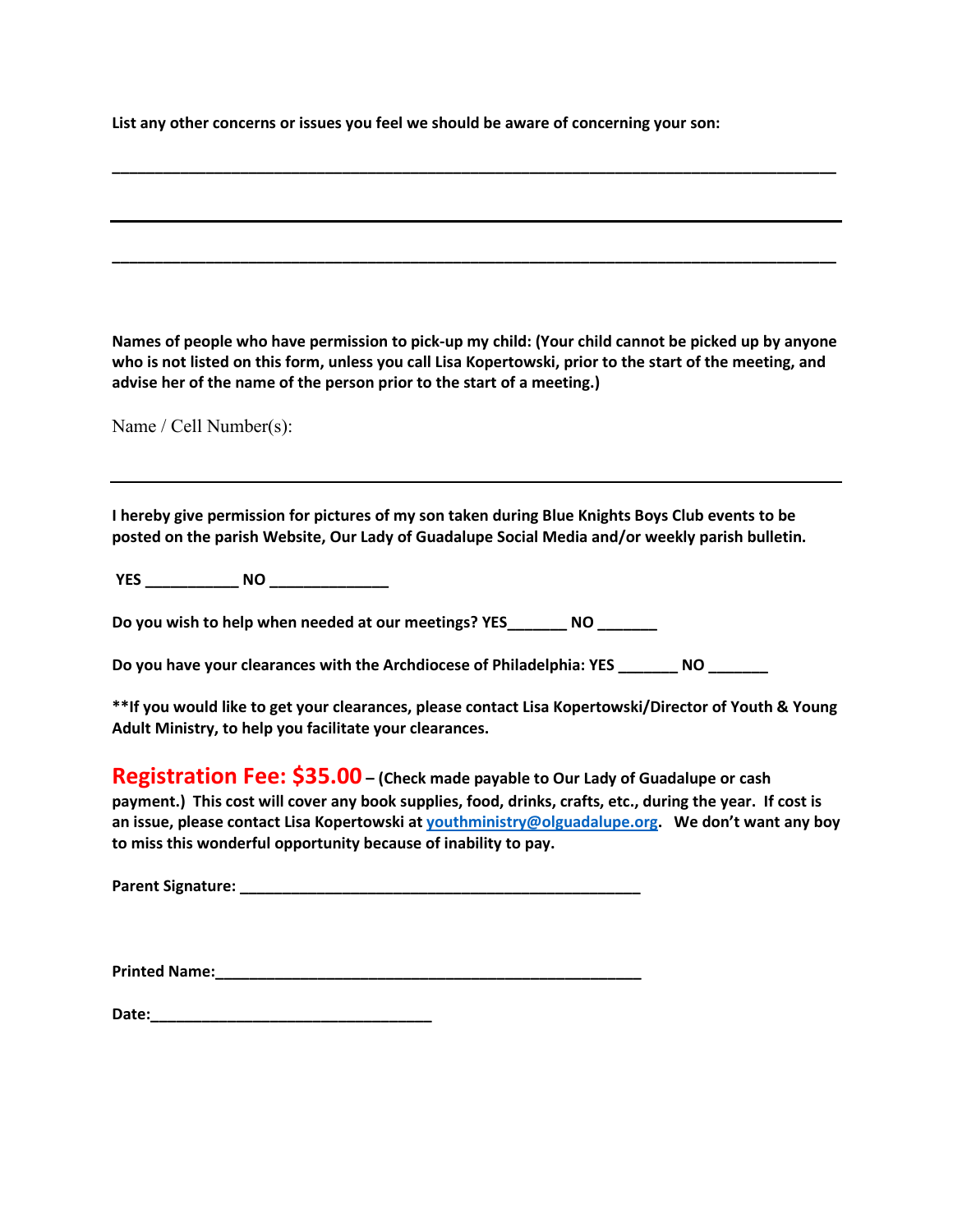

## **COVID-19 Liability Release Waiver**

## **Our Lady of Guadalupe Youth Ministry Programs**

# **2021/2022**

Due to the 2019-2020 outbreak of the novel Coronavirus (COVID-19), Our Lady of Guadalupe Parish, including but not limited to all Youth Ministry Programs, is taking extra precautions with the care of every child/teen to include enhanced sanitation/disinfecting procedures in compliance with CDC guidance. Mask wearing will follow whatever the current mandates are issued by the Archdiocese of Philadelphia. Please be aware that when the mandate calls for mask wearing inside the building, they will allow to be removed for eating and drinking. We will always encourage sanitizing and the washing of hands. All rooms where meetings are held, are sanitized before and after each meeting.

By signing this form, you consent to being aware of the following COVID-19 symptoms, and if your child/teen should in any way experience any of them, you will refrain from sending them to Youth Ministry Events. You also acknowledge that should your child contract COVID-19, you will immediately notify Lisa Kopertowski, Director of Youth & Young Adult Ministry at #267-337- 2822, so that she can take the proper steps in notifying all those who came into contact with your child at a Youth Ministry meeting/event.

### **Symptoms of COVID-19 include:**

- Fever
- Fatigue
- Cough
- Difficulty Breathing

 **(See reverse side)**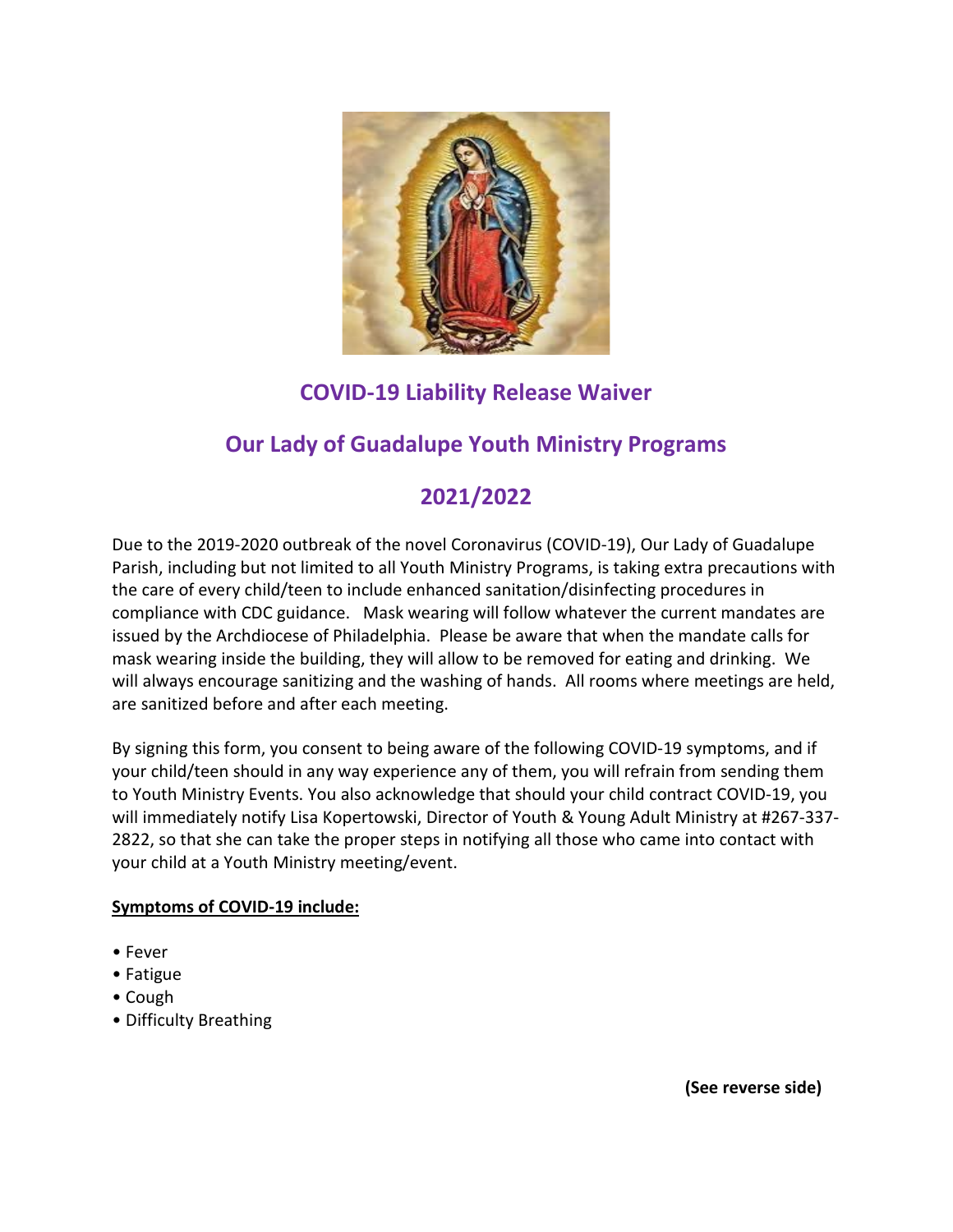#### **I agree to the following:**

• I understand the above symptoms and affirm that I, my child/teen, as well as all household members, do not currently have, nor have experienced the symptoms listed above within the last five/seven days.

• I affirm that I, my child/teen, as well as all household members, have not been diagnosed with COVID-19 within the past 30 days.

• I affirm that I, my child/teen, as well as all household members, have not knowingly been exposed to anyone diagnosed with COVID-19 within the past twenty days.

• I affirm that I, my child/teen, as well as all household members, have not traveled outside of the country or to any city considered to be a "hot spot" for COVID-19 infections within the past 30-days.

• I understand that Our Lady of Guadalupe Parish, any of its employees or volunteers in the Youth Ministry Programs, cannot be held liable for any possible exposure to, or harm/sickness incurred from exposure to the COVID-19 virus caused by attending Youth Ministry events, or any misinformation on this form.

Our Lady of Guadalupe will continue to follow all enhanced procedures to prevent the spread of COVID-19 in our parish building and meeting rooms as well as our church. We take this matter very seriously and will always have the utmost caution when hosting a Youth Ministry meeting/event in the Parish Life Center at Our Lady of Guadalupe, as well as the church itself.

By signing below, I agree to each statement above and release Our Lady of Guadalupe Parish, its' employees and volunteers associated with Youth Ministry Programs, from all liability for unintentional exposure or harm due to COVID- 19.

**\_\_\_\_\_\_\_\_\_\_\_\_\_\_\_\_\_\_\_\_\_\_\_\_\_\_\_\_\_\_\_\_ \_\_\_\_\_\_\_\_\_\_\_\_\_\_\_\_\_\_\_\_\_\_\_\_\_\_\_\_\_\_\_**

**\_\_\_\_\_\_\_\_\_\_\_\_\_\_\_\_\_\_\_\_\_\_\_\_\_\_\_\_\_\_\_\_ \_\_\_\_\_\_\_\_\_\_\_\_\_\_\_\_\_\_\_\_\_\_\_\_\_\_\_\_\_\_\_**

**Name of Child: \_\_\_\_\_\_\_\_\_\_\_\_\_\_\_\_\_\_\_\_\_\_\_\_\_\_\_\_\_\_\_\_**

**Print Name (Parent/Guardian) Signature Date**

Print Name (Parent/Guardian) **Signature** Signature Date